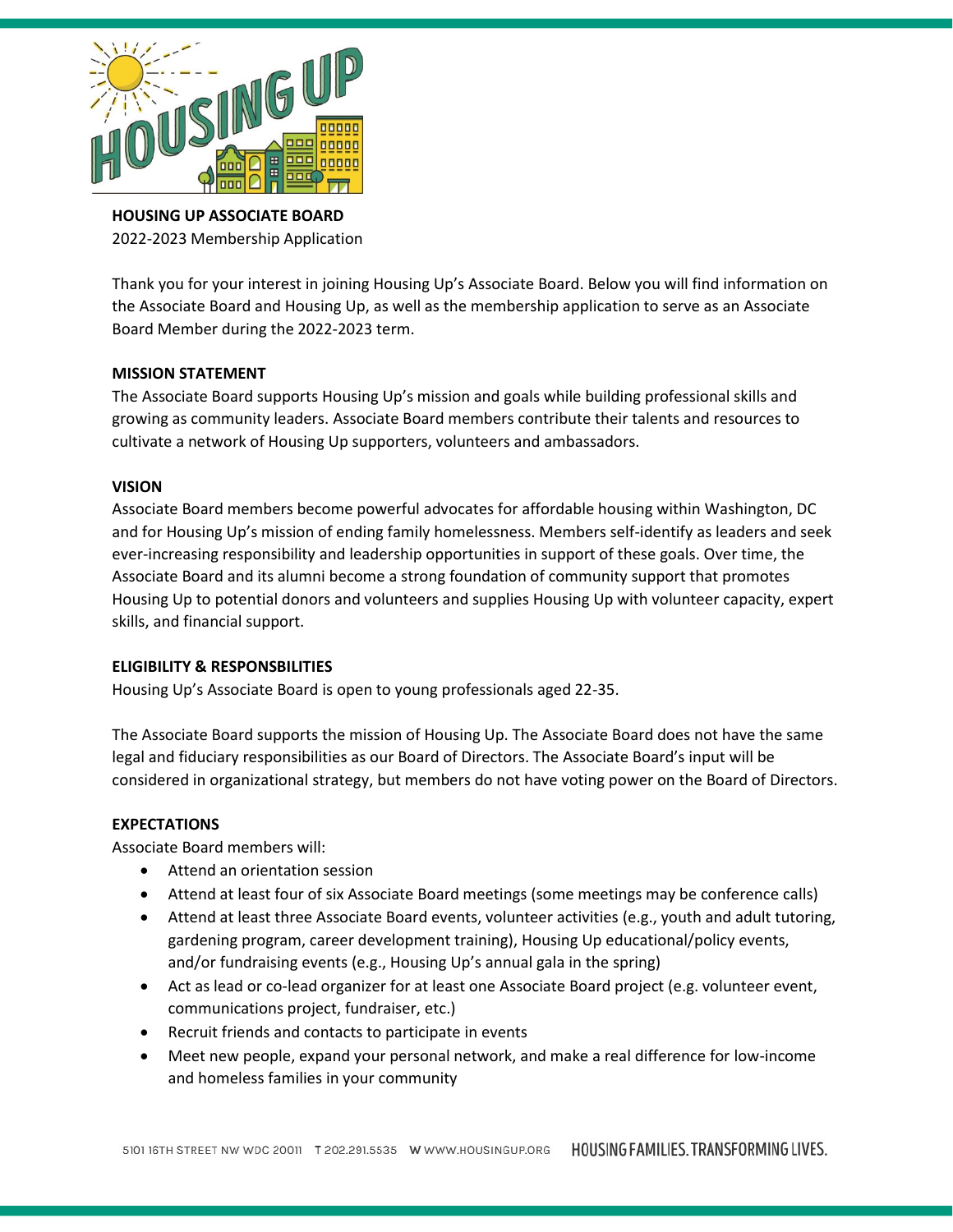

### **ABOUT HOUSING UP**

Housing Up builds thriving communities in Washington, DC by developing affordable housing and offering comprehensive support services to homeless and low-income families. We believe that people who have safe, affordable housing and genuine opportunities are empowered to transform their lives. Housing Up currently serves over 900 families in the District. Founded in 1990, Housing Up supports families' transformations by reducing barriers imposed by poverty and developing program participants' ability to gain and maintain stability and independence. Housing Up develops affordable housing and currently owns or co-owns close to 400 units, including historic properties Fort View and Webster Gardens (2010), Weinberg Commons (2015), and Abrams Hall Senior Apartments at The Parks at Walter Reed (2019).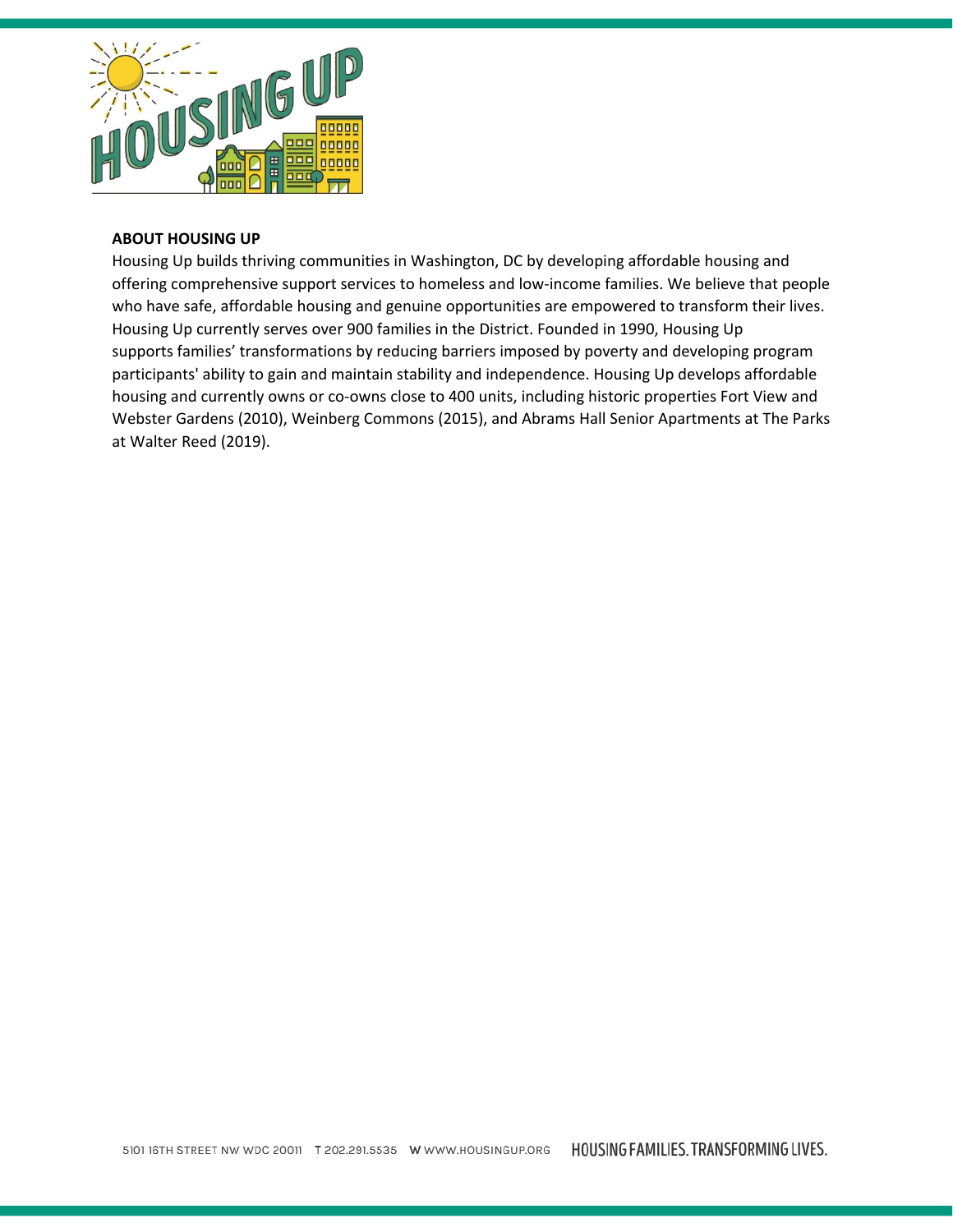

# **HOUSING UP'S ASSOCIATE BOARD MEMBERSHIP APPLICATION**

**Please send completed applications to Sarah Jaleel, Philanthropy & Communications Manager, at**  [sjaleel@housingup.org](mailto:cpeay@housingup.org)**.** 

### **I. Contact Information**

| <b>FULL NAME</b>    |                      | <b>DOB</b>           |
|---------------------|----------------------|----------------------|
| <b>HOME ADDRESS</b> |                      | CITY, STATE, ZIPCODE |
| MOBILE #            | <b>EMAIL ADDRESS</b> |                      |
| LINKEDIN PAGE:      |                      |                      |

### **II. Employment \*Please include a copy of your current resume with your application\***

| EMPLOYER        | YEARS EMPLOYED IN CURRENT ROLE |  |  |
|-----------------|--------------------------------|--|--|
| <b>INDUSTRY</b> | <b>JOB TITLE</b>               |  |  |
| OFFICE #        | <b>EMAIL ADDRESS</b>           |  |  |

### **III. Education**

| MA/MS/MBA JD/MD OTHER:<br>BA/BS<br><b>DEGREE 1</b> |           | MAJOR 1 |   |       |
|----------------------------------------------------|-----------|---------|---|-------|
| SCHOOL                                             | GRADUATED | v.      | N | DATE: |

| MA/MS/MBA<br>BA/BS<br>JD/MD OTHER:<br>DEGREE 2 | <b>MAJOR 2</b> |       |
|------------------------------------------------|----------------|-------|
| SCHOOL                                         | GRADUATED<br>N | DATE: |

### **IV. Personal Information/Questionnaire. Please limit responses to 150 words.**

1. Why are you interested in serving as a member of Housing Up's Associate Board?

2. What current organizations/activities are you engaged with that can assist the Associate Board in fulfilling its mission?